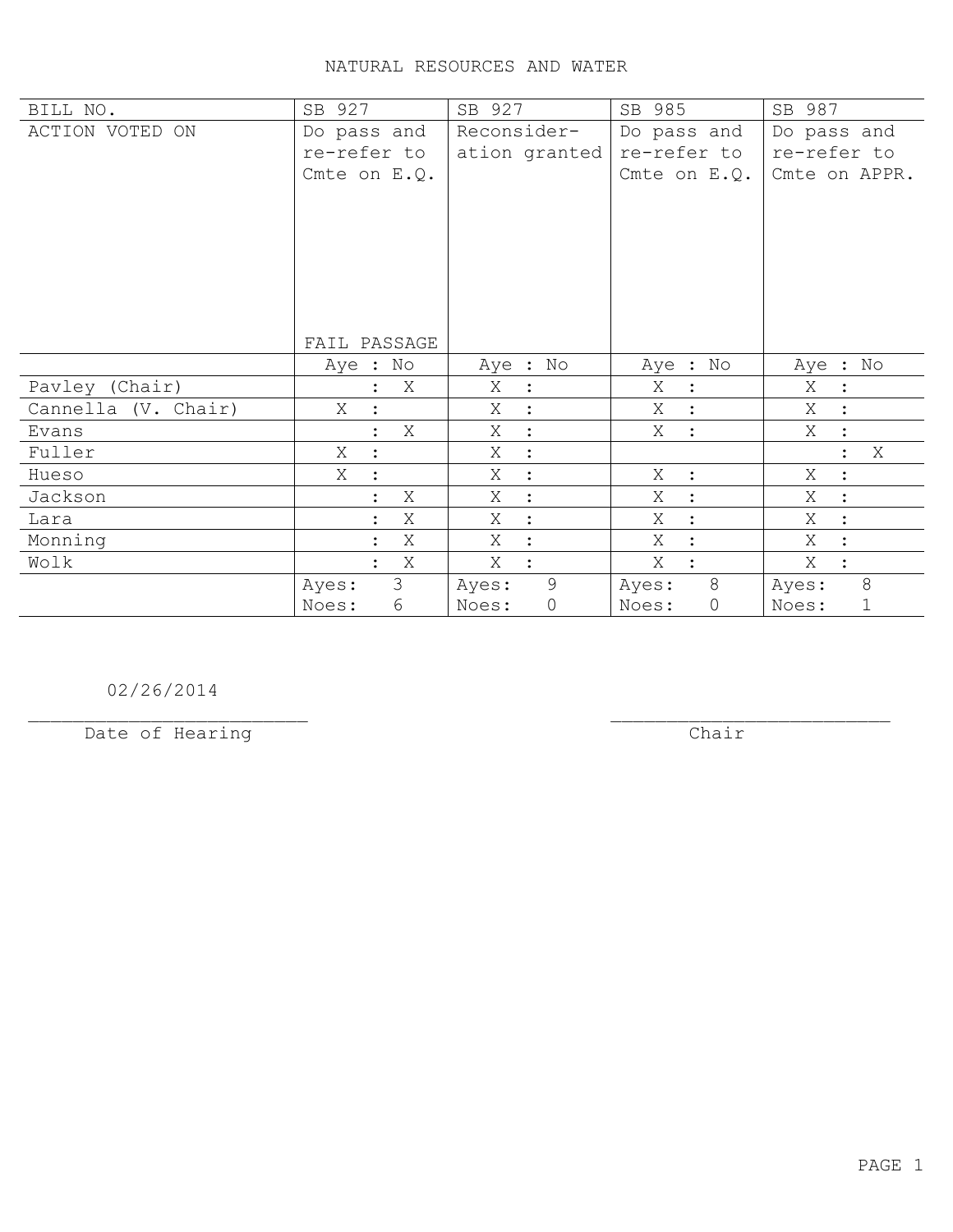| BILL NO.            | SB 1049             | SB 1075                      | SB 1096              | SB 1120             |
|---------------------|---------------------|------------------------------|----------------------|---------------------|
| ACTION VOTED ON     | Do pass as          | Do pass and                  | Do pass, to          | Do pass and         |
|                     | amended and         | re-refer to                  | Consent              | re-refer to         |
|                     | re-refer to         | Cmte on APPR.,               |                      | Cmte on APPR.       |
|                     | Cmte on APPR.       | Rec. Consent                 |                      |                     |
|                     |                     |                              |                      |                     |
|                     |                     |                              |                      |                     |
|                     |                     |                              |                      |                     |
|                     |                     |                              |                      |                     |
|                     |                     |                              |                      |                     |
|                     |                     |                              |                      |                     |
|                     |                     |                              |                      |                     |
|                     | Aye : No            | Aye : No                     | Aye : No             | Aye : No            |
| Pavley (Chair)      | Χ<br>$\ddot{\cdot}$ | X<br>$\mathbb{R}^2$          | Χ<br>$\ddot{\cdot}$  | Χ                   |
| Cannella (V. Chair) | X                   | X<br>$\ddot{\cdot}$          | X                    |                     |
| Evans               | X<br>$\ddot{\cdot}$ | Χ<br>$\sim$ 1 $^{\circ}$     | Χ<br>$\ddot{\cdot}$  | X :                 |
| Fuller              | Χ                   | X<br>$\mathbb{R}^2$          | Χ<br>$\ddot{\cdot}$  | X<br>$\ddot{\cdot}$ |
| Hueso               | Χ<br>$\ddot{\cdot}$ | Χ<br>$\ddot{\cdot}$          | Χ<br>$\ddot{\cdot}$  | Χ<br>$\ddot{\cdot}$ |
| Jackson             | X                   | X<br>$\ddot{\cdot}$          | Χ<br>$\ddot{\cdot}$  | X<br>$\ddot{\cdot}$ |
| Lara                | Χ                   | Χ<br>$\ddot{\cdot}$          | Χ<br>$\ddot{\cdot}$  | Χ<br>$\ddot{\cdot}$ |
| Monning             | Χ                   | X<br>$\ddot{\cdot}$          | X<br>$\ddot{\cdot}$  | X<br>$\ddot{\cdot}$ |
| Wolk                | X                   | Χ<br>$\ddot{\cdot}$          | X                    | Χ<br>$\ddot{\cdot}$ |
|                     | 8<br>Ayes:          | $\overline{9}$<br>Ayes:      | 9<br>Ayes:           | 7<br>Ayes:          |
|                     | 1<br>Noes:          | $\mathsf{O}\xspace$<br>Noes: | $\mathbf 0$<br>Noes: | Noes:<br>1          |

02/26/2014

Date of Hearing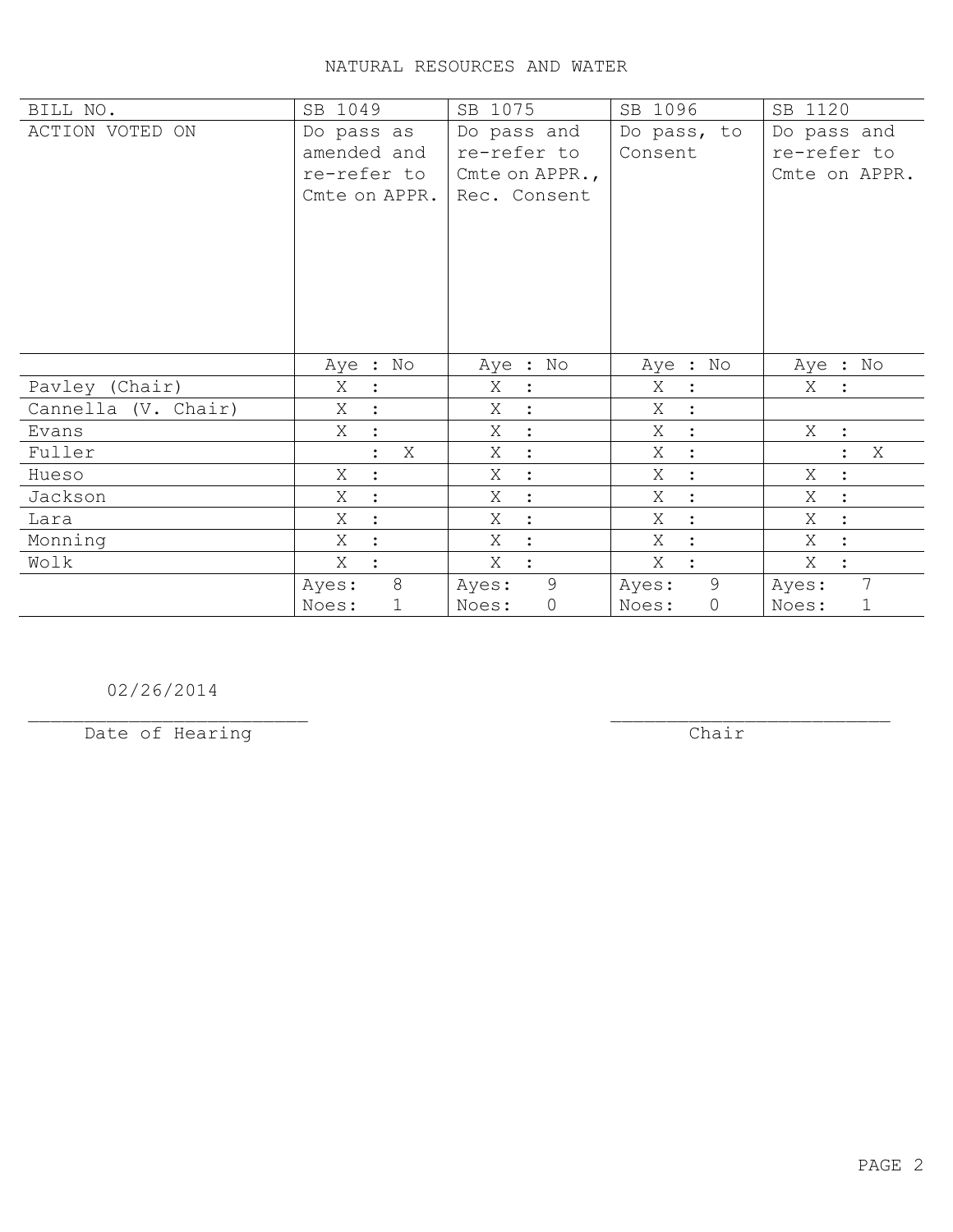| BILL NO.            | SB 1162                   | SB 1168                  | SB 1184               | SB 1217                   |
|---------------------|---------------------------|--------------------------|-----------------------|---------------------------|
| ACTION VOTED ON     | Do pass                   | Do pass as               | Do pass and           | Do pass and               |
|                     |                           | amended and              | re-refer to           | re-refer to               |
|                     |                           | re-refer to              | Cmte on APPR.         | Cmte on RLS.              |
|                     |                           | Cmte on APPR.            |                       |                           |
|                     |                           |                          |                       |                           |
|                     |                           |                          |                       |                           |
|                     |                           |                          |                       |                           |
|                     |                           |                          |                       |                           |
|                     |                           |                          |                       |                           |
|                     |                           |                          |                       |                           |
|                     | Aye : No                  | Aye : No                 | Aye : No              | Aye : No                  |
| Pavley (Chair)      | Χ                         | X                        | Χ                     | Χ<br>$\ddot{\cdot}$       |
| Cannella (V. Chair) | X                         | X                        | X                     | X                         |
| Evans               | Χ<br>$\ddot{\cdot}$       | Χ                        | Χ<br>$\ddot{\cdot}$   | Χ<br>$\ddot{\cdot}$       |
| Fuller              | X<br>$\ddot{\cdot}$       | X                        | Χ                     | X                         |
| Hueso               | Χ<br>$\ddot{ }$           | X<br>$\ddot{\cdot}$      | X<br>$\ddot{\cdot}$   | Χ<br>$\ddot{\phantom{a}}$ |
| Jackson             |                           | Χ<br>$\ddot{\cdot}$      | Χ                     | X<br>$\ddot{\cdot}$       |
| Lara                | X<br>$\ddot{\phantom{a}}$ | Χ                        | Χ                     | Χ<br>$\ddot{\cdot}$       |
| Monning             | Χ                         | Χ<br>$\ddot{\cdot}$      | Χ                     | Χ<br>$\ddot{\cdot}$       |
| Wolk                |                           | Χ                        | Χ                     | Χ                         |
|                     | $7\overline{ }$<br>Ayes:  | $7\overline{ }$<br>Ayes: | 7<br>Ayes:            | $8\,$<br>Ayes:            |
|                     | 0<br>Noes:                | $\mathbf{2}$<br>Noes:    | $\mathbf{2}$<br>Noes: | 1<br>Noes:                |

02/26/2014

Date of Hearing